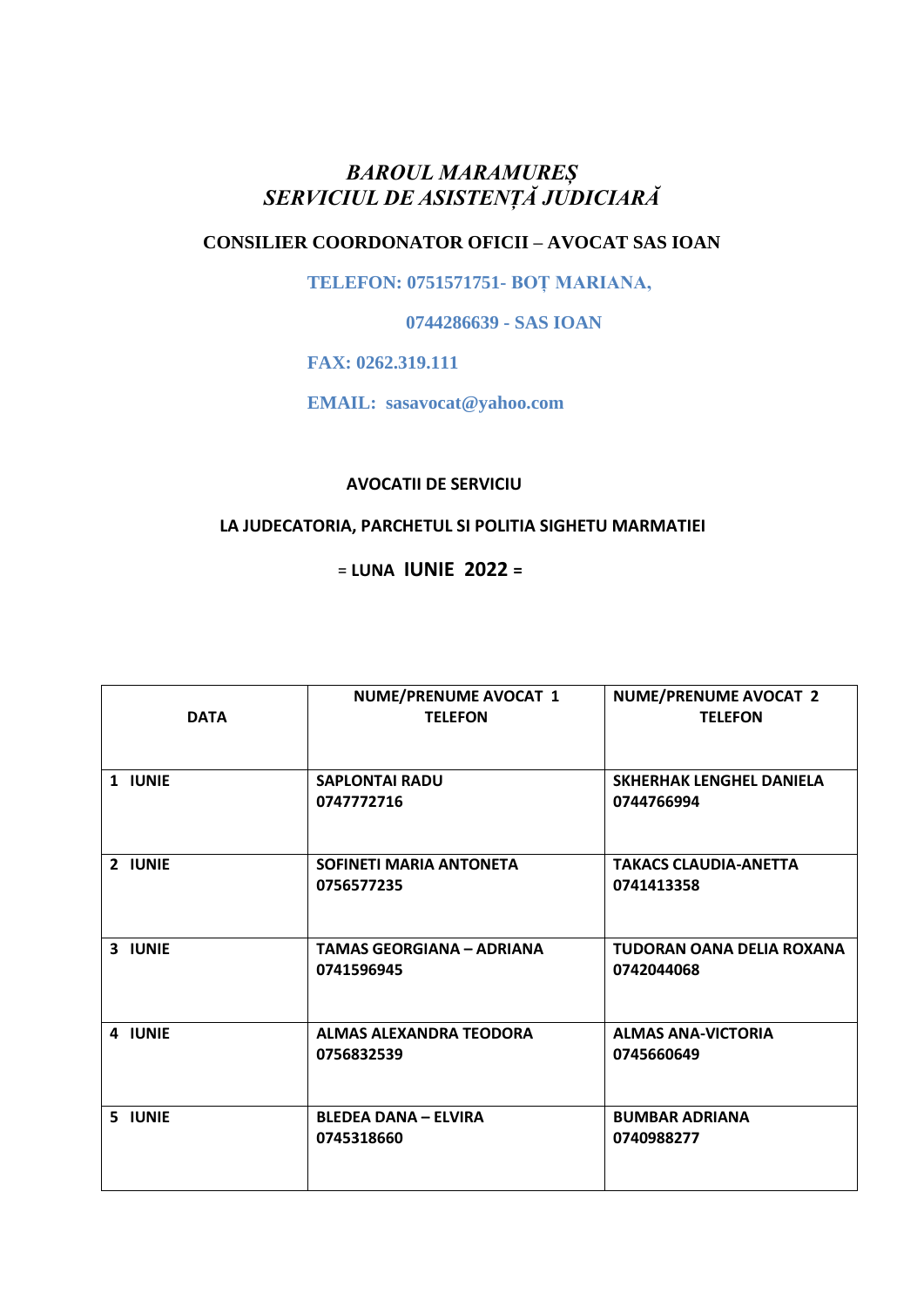| 6 IUNIE         | <b>CIOCAN LAVINIA</b><br><b>AV. STAGIAR</b><br>0748773724 | <b>DRAGOMIR IULIANA ELENA</b><br>0744536973   |
|-----------------|-----------------------------------------------------------|-----------------------------------------------|
| 7 IUNIE         | <b>HOTEA NELICA</b><br>0745055921                         | <b>MESAROS TOMOIAGA ANDREEA</b><br>0744771787 |
| 8 IUNIE         | <b>MOLDOVAN RODICA-MARIA</b><br>0745024239                | <b>OLAH MARIA AURA</b><br>0742123417          |
| 9 IUNIE         | <b>ONITA IVASCU ADRIAN</b><br>0742111215                  | PETROVAI GABRIEL-SEVERUS<br>0745851137        |
| 10 IUNIE        | PETROVAN VERONICA-CRISTINA<br>0745571141                  | <b>SAPLONTAI RADU</b><br>0747772716           |
| 11 IUNIE        | <b>SKHERHAK LENGHEL DANIELA</b><br>0744766994             | SOFINETI MARIA ANTONETA<br>0756577235         |
| <b>12 IUNIE</b> | <b>CIOCAN LAVINIA</b><br><b>AV. STAGIAR</b><br>0748773724 | <b>TAKACS CLAUDIA-ANETTA</b><br>0741413358    |
| <b>13 IUNIE</b> | <b>TAMAS GEORGIANA - ADRIANA</b><br>0741596945            | TUDORAN OANA DELIA ROXANA<br>0742044068       |
| <b>14 IUNIE</b> | ALMAS ALEXANDRA TEODORA<br>0756832539                     | <b>ALMAS ANA-VICTORIA</b><br>0745660649       |
| <b>15 IUNIE</b> | <b>BLEDEA DANA - ELVIRA</b><br>0745318660                 | <b>BUMBAR ADRIANA</b><br>0740988277           |
| <b>16 IUNIE</b> | <b>CIOCAN LAVINIA</b><br><b>AV. STAGIAR</b><br>0748773724 | <b>DRAGOMIR IULIANA ELENA</b><br>0744536973   |
| <b>17 IUNIE</b> | <b>HOTEA NELICA</b><br>0745055921                         | <b>MESAROS TOMOIAGA ANDREEA</b><br>0744771787 |
| <b>18 IUNIE</b> | <b>MOLDOVAN RODICA-MARIA</b><br>0745024239                | <b>OLAH MARIA AURA</b><br>0742123417          |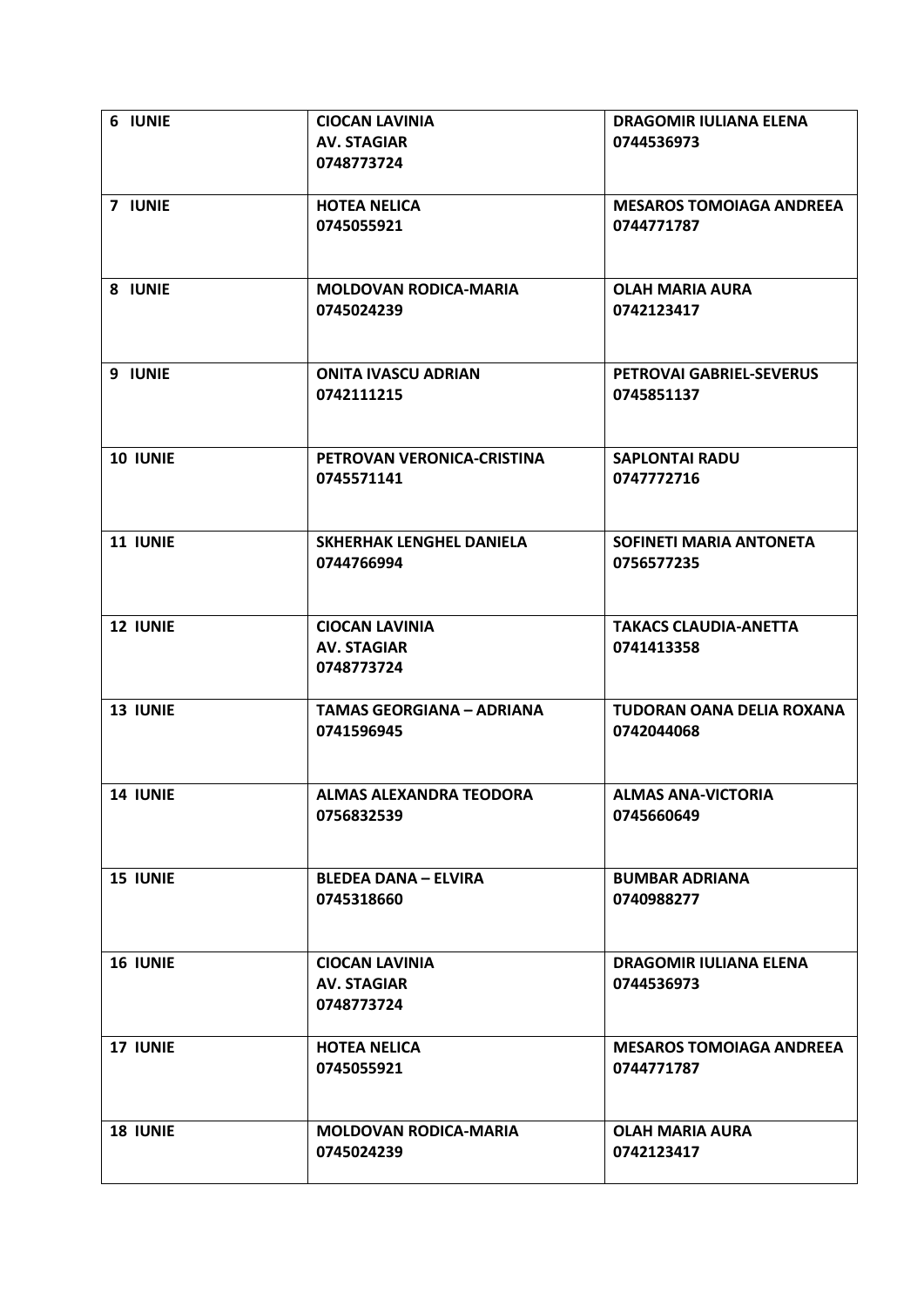| 19 IUNIE      | <b>ONITA IVASCU ADRIAN</b><br>0742111215      | PETROVAI GABRIEL-SEVERUS<br>0745851137                    |
|---------------|-----------------------------------------------|-----------------------------------------------------------|
| 20 IUNIE      | PETROVAN VERONICA-CRISTINA<br>0745571141      | <b>SAPLONTAI RADU</b><br>0747772716                       |
| 21 IUNIE      | SKHERHAK LENGHEL DANIELA<br>0744766994        | SOFINETI MARIA ANTONETA<br>0756577235                     |
| 22 IUNIE      | <b>TAKACS CLAUDIA-ANETTA</b><br>0741413358    | <b>TAMAS GEORGIANA - ADRIANA</b><br>0741596945            |
| 23 IUNIE      | TUDORAN OANA DELIA ROXANA<br>0742044068       | ALMAS ALEXANDRA TEODORA<br>0756832539                     |
| 24 IUNIE      | <b>ALMAS ANA-VICTORIA</b><br>0745660649       | <b>BLEDEA DANA - ELVIRA</b><br>0745318660                 |
| 25 IUNIE      | <b>BUMBAR ADRIANA</b><br>0740988277           | <b>CIOCAN LAVINIA</b><br><b>AV. STAGIAR</b><br>0748773724 |
| 26 IUNIE      | <b>DRAGOMIR IULIANA ELENA</b><br>0744536973   | <b>HOTEA NELICA</b><br>0745055921                         |
| 27 IUNIE      | <b>MESAROS TOMOIAGA ANDREEA</b><br>0744771787 | <b>MOLDOVAN RODICA-MARIA</b><br>0745024239                |
| 28 IUNIE      | <b>OLAH MARIA AURA</b><br>0742123417          | <b>ONITA IVASCU ADRIAN</b><br>0742111215                  |
| 29 IUNIE      | PETROVAI GABRIEL-SEVERUS<br>0745851137        | PETROVAN VERONICA-CRISTINA<br>0745571141                  |
| <b>28 MAI</b> | <b>SAPLONTAI RADU</b><br>0747772716           | SKHERHAK LENGHEL DANIELA<br>0744766994                    |
| 30 IUNIE      | SOFINETI MARIA ANTONETA<br>0756577235         | <b>TAKACS CLAUDIA-ANETTA</b><br>0741413358                |